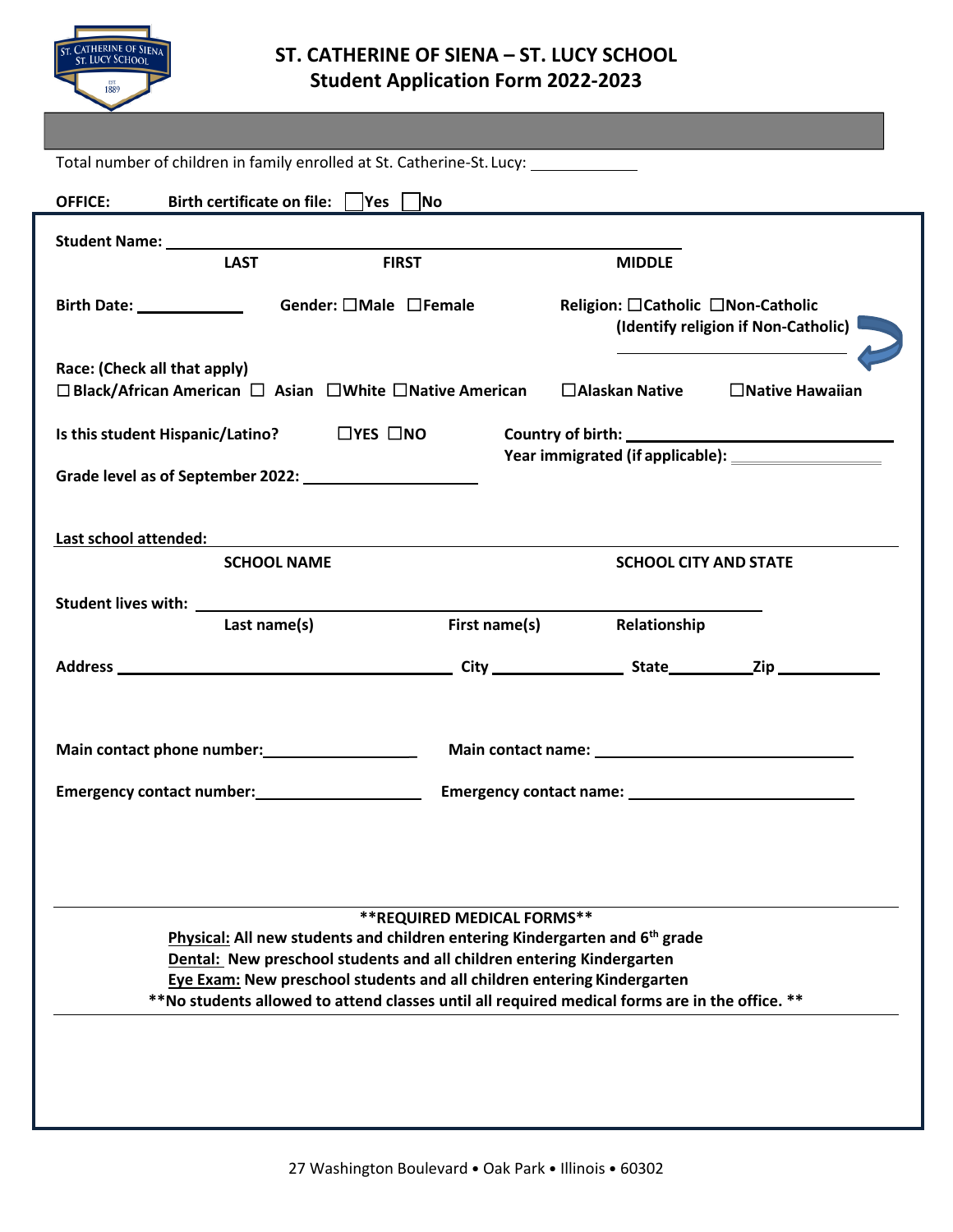

## **ST. CATHERINE OF SIENA – ST. LUCY SCHOOL Student Application Form 2022-2023**

| Section II: Parent Information (POWER SCHOOL)                               |                                  |                 |                                                                                              |              |              |
|-----------------------------------------------------------------------------|----------------------------------|-----------------|----------------------------------------------------------------------------------------------|--------------|--------------|
| <b>MOTHER'S INFORMATION</b>                                                 |                                  |                 |                                                                                              |              |              |
|                                                                             |                                  |                 | Mother's Name: Mother's Name: Mother's Name: Mother's Name: Mother's Name: Mother's Name: Mo |              |              |
| Last                                                                        |                                  | First           |                                                                                              |              |              |
|                                                                             |                                  |                 |                                                                                              |              |              |
|                                                                             |                                  |                 |                                                                                              |              |              |
|                                                                             |                                  |                 |                                                                                              |              |              |
| <b>FATHER'S INFORMATION</b>                                                 |                                  |                 |                                                                                              |              |              |
|                                                                             |                                  |                 |                                                                                              |              |              |
| Last                                                                        |                                  | First           |                                                                                              |              |              |
|                                                                             |                                  |                 |                                                                                              |              |              |
|                                                                             |                                  |                 |                                                                                              |              |              |
|                                                                             |                                  |                 |                                                                                              |              |              |
| <b>GUARDIAN'S INFORMATION (If other than parent-provided documentation)</b> |                                  |                 |                                                                                              |              |              |
|                                                                             | Legal documents on file (Office) |                 |                                                                                              |              |              |
| Last, First                                                                 |                                  |                 |                                                                                              |              |              |
|                                                                             |                                  |                 |                                                                                              |              |              |
| Email Address:                                                              |                                  |                 | Work Phone:                                                                                  |              |              |
|                                                                             |                                  |                 |                                                                                              |              |              |
| <b>OTHER INFORMATION</b>                                                    |                                  |                 |                                                                                              |              |              |
| Parent's marital status                                                     | $\Box$ Married                   | $\Box$ Divorced | $\Box$ Separated $\Box$ Widowed                                                              |              | $\Box$ Other |
| Step-mother's Name                                                          |                                  |                 |                                                                                              |              |              |
| Step-father's Name                                                          | LAST                             |                 | <b>FIRST</b>                                                                                 |              |              |
|                                                                             | <b>LAST</b>                      |                 |                                                                                              | <b>FIRST</b> |              |